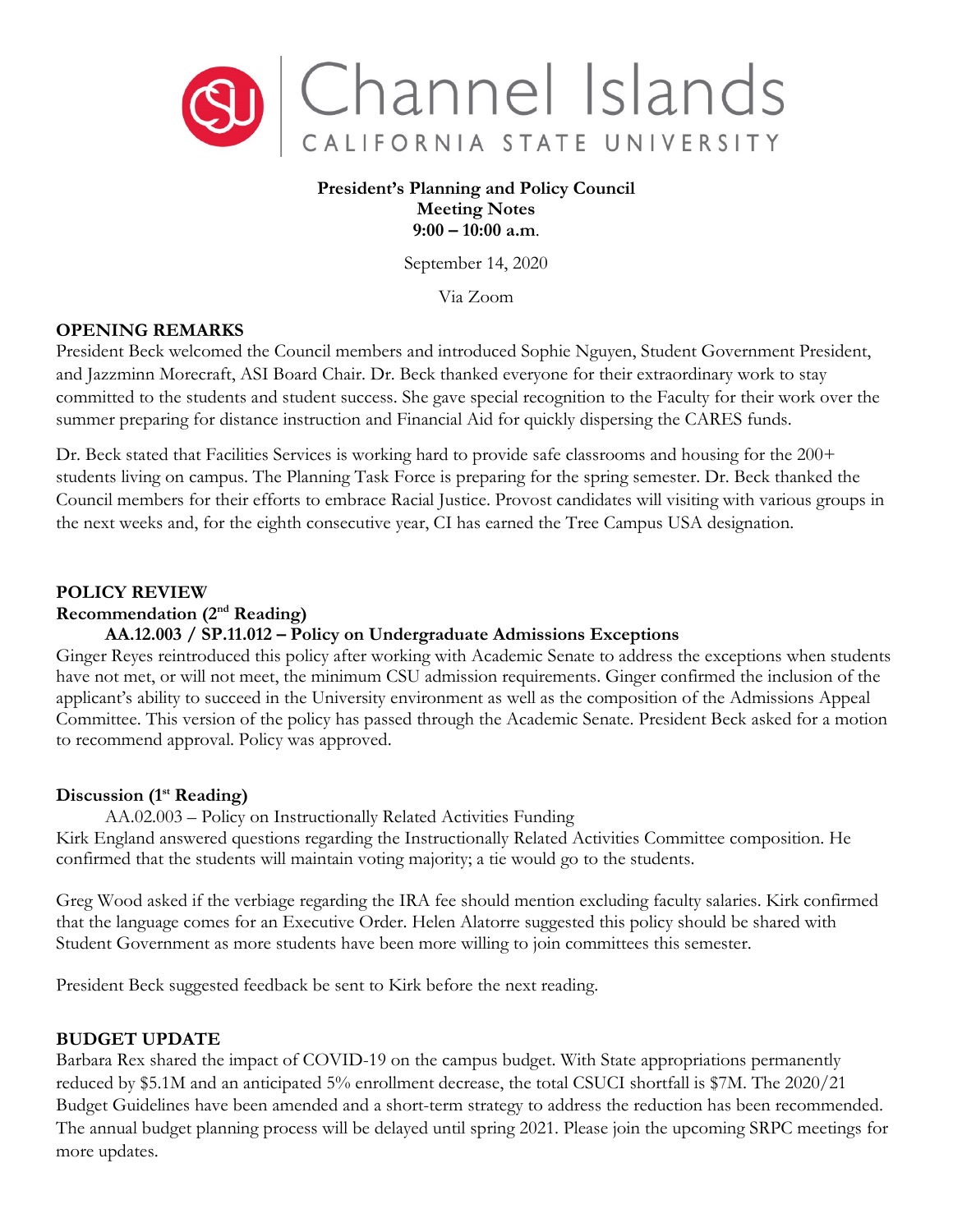Meeting was adjourned.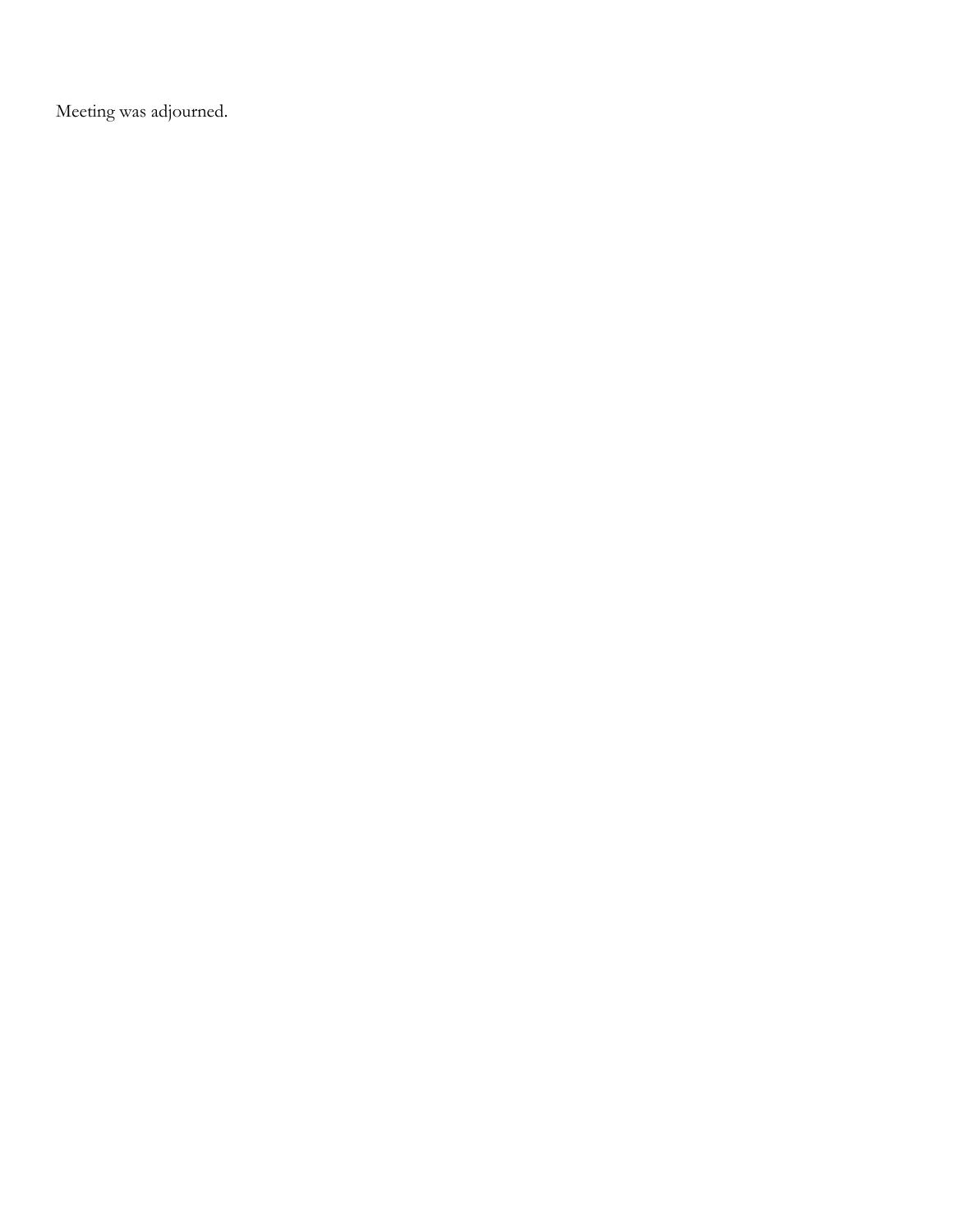| PRESIDENT'S PLANNING & POLICY COUNCIL AY20-21 |                                                                                             |                                  |                |         |  |  |
|-----------------------------------------------|---------------------------------------------------------------------------------------------|----------------------------------|----------------|---------|--|--|
| <b>Divisi</b><br>on                           | <b>Position</b>                                                                             | Name                             | <b>RSVP</b>    | 9.14.20 |  |  |
| AA                                            | <b>Interim Provost</b>                                                                      | <b>Elizabeth Say</b>             | Yes            | Yes     |  |  |
| <b>BFA</b>                                    | <b>VP</b> for Business & Financial<br><b>Affairs</b>                                        | <b>Ysabel Trinidad</b>           | Yes            | Yes     |  |  |
| <b>SA</b>                                     | <b>VP</b> for Student Affairs                                                               | Rich Yao                         | Tentative      |         |  |  |
| <b>UA</b>                                     | <b>VP</b> for University<br>Advancement                                                     | Nichole Ipach                    | Yes            | Yes     |  |  |
| <b>OTP</b>                                    | <b>Chief of Staff</b>                                                                       | <b>Genevieve Evans</b><br>Taylor | Yes            | Yes     |  |  |
| AA                                            | <b>Associate VP for Enrollment</b><br>Management                                            | <b>Hung Dang</b>                 |                | Yes     |  |  |
| AA                                            | <b>CFA Chapter President</b>                                                                | <b>John Yudelson</b>             | Yes            | Yes     |  |  |
| AA                                            | <b>Faculty Senate Chair</b>                                                                 | <b>Gregory Wood</b>              | Yes            | Yes     |  |  |
| AA                                            | <b>Academic Senate Budget</b><br>Committee                                                  | <b>Colleen Nevins</b>            |                | Yes     |  |  |
| <b>BFA</b>                                    | <b>Interim Assistant VP for</b><br><b>Administrative Services</b>                           | <b>Laurie Nichols</b>            | Yes            | Yes     |  |  |
| <b>BFA</b>                                    | <b>Assistant VP</b> of Budget,<br>Planning &<br>Analysis/University Budget<br>Officer       | <b>Barbara Rex</b>               | Yes            | Yes     |  |  |
| <b>BFA</b>                                    | <b>Assistant VP, Facilities</b><br><b>Services</b>                                          | <b>Thomas Hunt</b>               | Yes            | Yes     |  |  |
| <b>BFA</b>                                    | <b>Chief Information Officer</b>                                                            | <b>Jim August</b>                | Yes            | Yes     |  |  |
| <b>BFA</b>                                    | <b>Interim Director of</b><br><b>Operations - Site Authority</b>                            | Rosa Bravo                       | Yes            | Yes     |  |  |
| <b>BFA</b>                                    | <b>University Internal Auditor</b>                                                          | <b>Penny Matthews</b>            | Yes            |         |  |  |
| <b>SA</b>                                     | <b>Executive Director of</b><br>Administrative & Strategic<br><b>Operations</b>             | Dottie Ayer                      |                | Yes     |  |  |
| <b>SA</b>                                     | <b>ASI Executive Director</b>                                                               | <b>Helen Alatorre</b>            | Yes            | Yes     |  |  |
| <b>SA</b>                                     | <b>Director of Inclusive Student</b><br>Services & the Multicultural<br><b>Dream Center</b> | <b>Hiram Ramirez</b>             | N <sub>0</sub> | Yes     |  |  |
| <b>SA</b>                                     | <b>Associate VP for Student</b><br>Affairs/Dean of Students                                 | Toni DeBoni                      | Yes            | Yes     |  |  |
| <b>SA</b>                                     | <b>Associate VP for Student</b><br>Affairs - HRE & ASI                                      | <b>Cindy Derrico</b>             | Yes            | Yes     |  |  |
| <b>Stude</b><br>nt                            | <b>ASI Board Chair</b>                                                                      | <b>Jazzmin Morecraft</b>         | Yes            | Yes     |  |  |
| <b>Stude</b><br>nt                            | <b>Student Government</b><br>President                                                      | Sophie Nguyen                    |                | Yes     |  |  |
| Stude<br>nt                                   | <b>Student Representative</b><br>(Student Justice Senator)                                  | <b>Harmony Blackwell</b>         |                |         |  |  |
| UA                                            | <b>Senior Director of University</b><br>Development                                         | <b>Ritchie LeRoy</b>             | Yes            | Yes     |  |  |